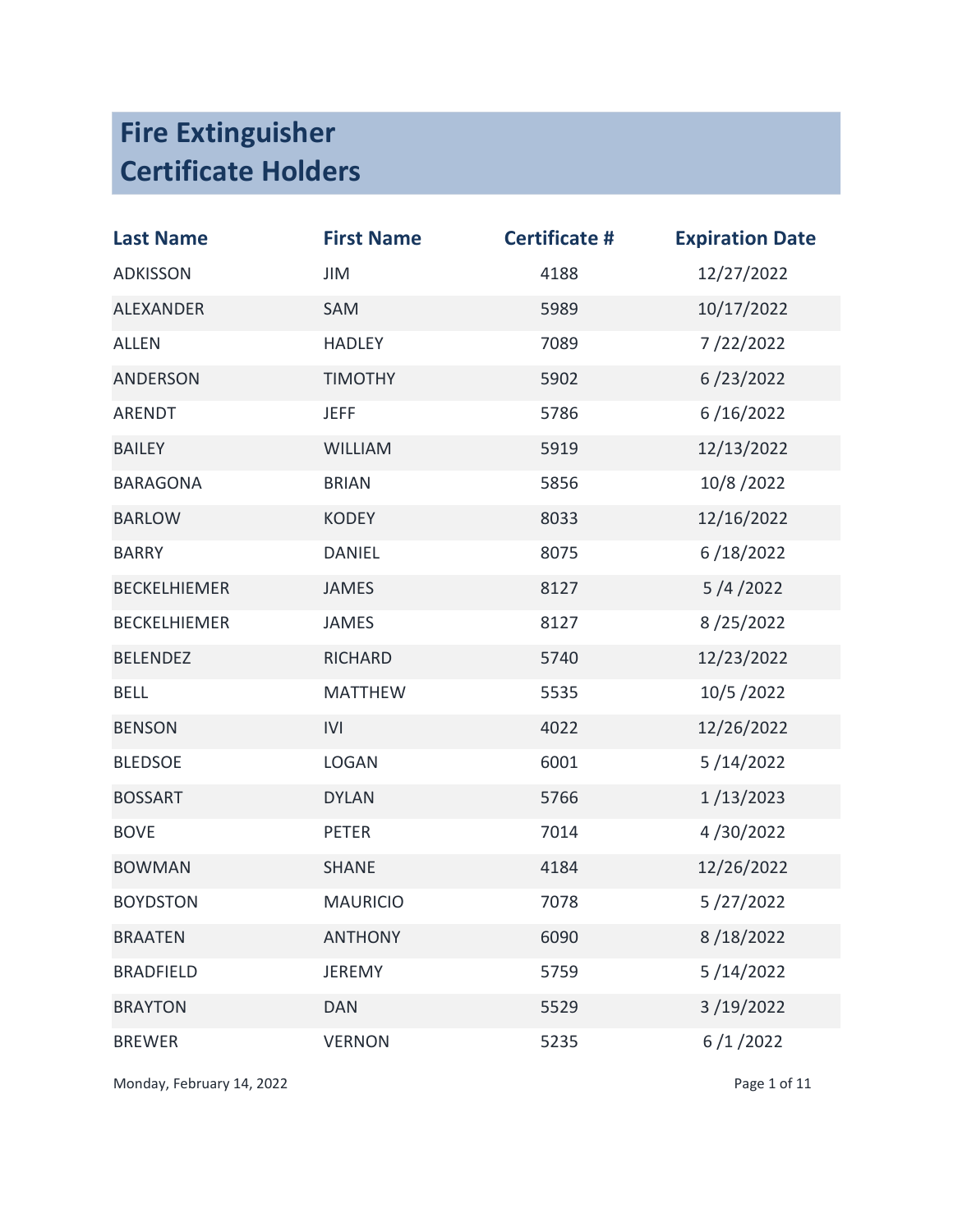| <b>Last Name</b> | <b>First Name</b> | <b>Certificate #</b> | <b>Expiration Date</b> |
|------------------|-------------------|----------------------|------------------------|
| <b>BROOKS</b>    | <b>MICHAEL</b>    | 5473                 | 2/7/2023               |
| <b>BROWN</b>     | <b>DARRYL</b>     | 5590                 | 9/25/2022              |
| <b>Bruno</b>     | Valentino         | 5228                 | 8/19/2022              |
| <b>BUI</b>       | <b>TRUNG</b>      | 8099                 | 1/20/2023              |
| <b>BURK</b>      | <b>JOSEPH</b>     | 5931                 | 2/10/2023              |
| <b>BUSHAW</b>    | <b>ROSS</b>       | 4096                 | 7/1/2022               |
| <b>CADUNGUG</b>  | <b>MARISA</b>     | 8135                 | 5/27/2022              |
| CALDERWOOD       | <b>KAILEN</b>     | 6031                 | 9/18/2022              |
| CASE             | LAIRD             | 4101                 | 1/6/2023               |
| <b>CESSNA</b>    | <b>BRIAN</b>      | 8122                 | 4/14/2022              |
| <b>CETANI</b>    | <b>TIANNA</b>     | 8141                 | 9/23/2022              |
| <b>CHURCH</b>    | <b>DUSTIN</b>     | 8172                 | 10/12/2022             |
| <b>COLEMAN</b>   | <b>CODY</b>       | 8113                 | 3/16/2022              |
| <b>COOPER</b>    | <b>DWAYNE</b>     | 8130                 | 5/18/2022              |
| <b>COURTNEY</b>  | <b>MICHAEL</b>    | 5972                 | 6/16/2022              |
| <b>COYLE</b>     | <b>RODERICK</b>   | 5079                 | 4/5/2022               |
| <b>CRAGER</b>    | <b>JASON</b>      | 6044                 | 4/22/2022              |
| <b>CURTAZ</b>    | <b>VINCENT</b>    | 5681                 | 5/6/2022               |
| <b>CUSHING</b>   | <b>DOUGLAS</b>    | 5691                 | 3/30/2022              |
| <b>CUTLER</b>    | <b>GUY</b>        | 5160                 | 12/27/2022             |
| <b>DADY</b>      | <b>JUSTIN</b>     | 8150                 | 8/2/2022               |
| <b>DAVIS</b>     | <b>KENNETH</b>    | 5073                 | 3/14/2022              |
| <b>DAWSON</b>    | <b>DANIEL</b>     | 8060                 | 3/4/2022               |

Monday, February 14, 2022 **Page 2 of 11**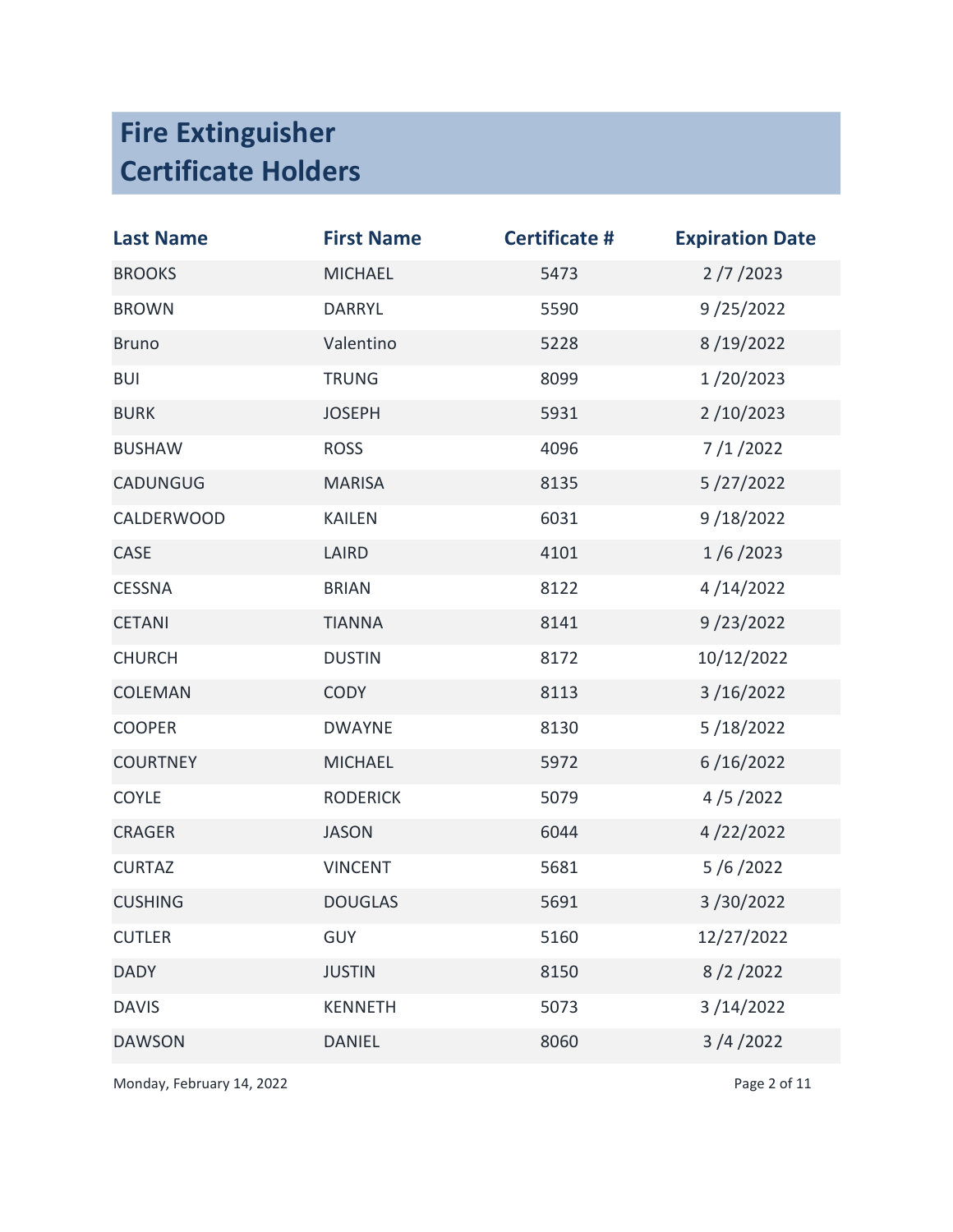| <b>Last Name</b> | <b>First Name</b> | <b>Certificate #</b> | <b>Expiration Date</b> |
|------------------|-------------------|----------------------|------------------------|
| <b>DAWSON</b>    | CAMERON           | 8167                 | 9/28/2022              |
| <b>DEWERD</b>    | <b>ALEX</b>       | 8162                 | 9/15/2022              |
| <b>DIESS</b>     | <b>RICK</b>       | 4132                 | 12/27/2022             |
| <b>DIMICK</b>    | <b>OTTO</b>       | 7070                 | 4/11/2022              |
| <b>DOUGLAS</b>   | <b>JOHNNY</b>     | 6065                 | 12/3/2022              |
| <b>DRAGOO</b>    | <b>CHAD</b>       | 5857                 | 7/29/2022              |
| <b>DUNN</b>      | <b>KELLY</b>      | 4189                 | 12/26/2022             |
| <b>EAGLE</b>     | LEE               | 8082                 | 9/17/2022              |
| <b>ECKERT</b>    | <b>BRANDON</b>    | 5870                 | 10/12/2022             |
| <b>EDWARDS</b>   | <b>DYLAN</b>      | 8154                 | 9/1/2022               |
| <b>EHRLICH</b>   | JIM               | 4242                 | 6/1/2022               |
| <b>ELSHAUG</b>   | <b>JOSEPH</b>     | 5941                 | 2/18/2022              |
| <b>ELSHAUG</b>   | <b>JOSEPH</b>     | 5941                 | 2/18/2023              |
| <b>EMAMI</b>     | <b>DAVID</b>      | 5699                 | 5/4/2022               |
| <b>EMMARSON</b>  | <b>KEITH</b>      | 8182                 | 1/3/2023               |
| <b>ENG</b>       | <b>DEREK</b>      | 8133                 | 5/20/2022              |
| <b>ES-SAHB</b>   | <b>NOUREDDINE</b> | 5443                 | 10/21/2022             |
| <b>FARIAS</b>    | <b>ROBERT</b>     | 5394                 | 9/10/2022              |
| <b>FAUST</b>     | <b>JEFFEREY</b>   | 4187                 | 12/26/2022             |
| <b>FEENY</b>     | <b>KEVIN</b>      | 5348                 | 9/29/2022              |
| <b>FELTON</b>    | <b>ALEXANDER</b>  | 8143                 | 7/6/2022               |
| <b>FERGUSON</b>  | <b>LOGAN</b>      | 8161                 | 9/14/2022              |
| <b>FERGUSON</b>  | <b>MARK</b>       | 5085                 | 4/26/2022              |

Monday, February 14, 2022 **Page 3 of 11**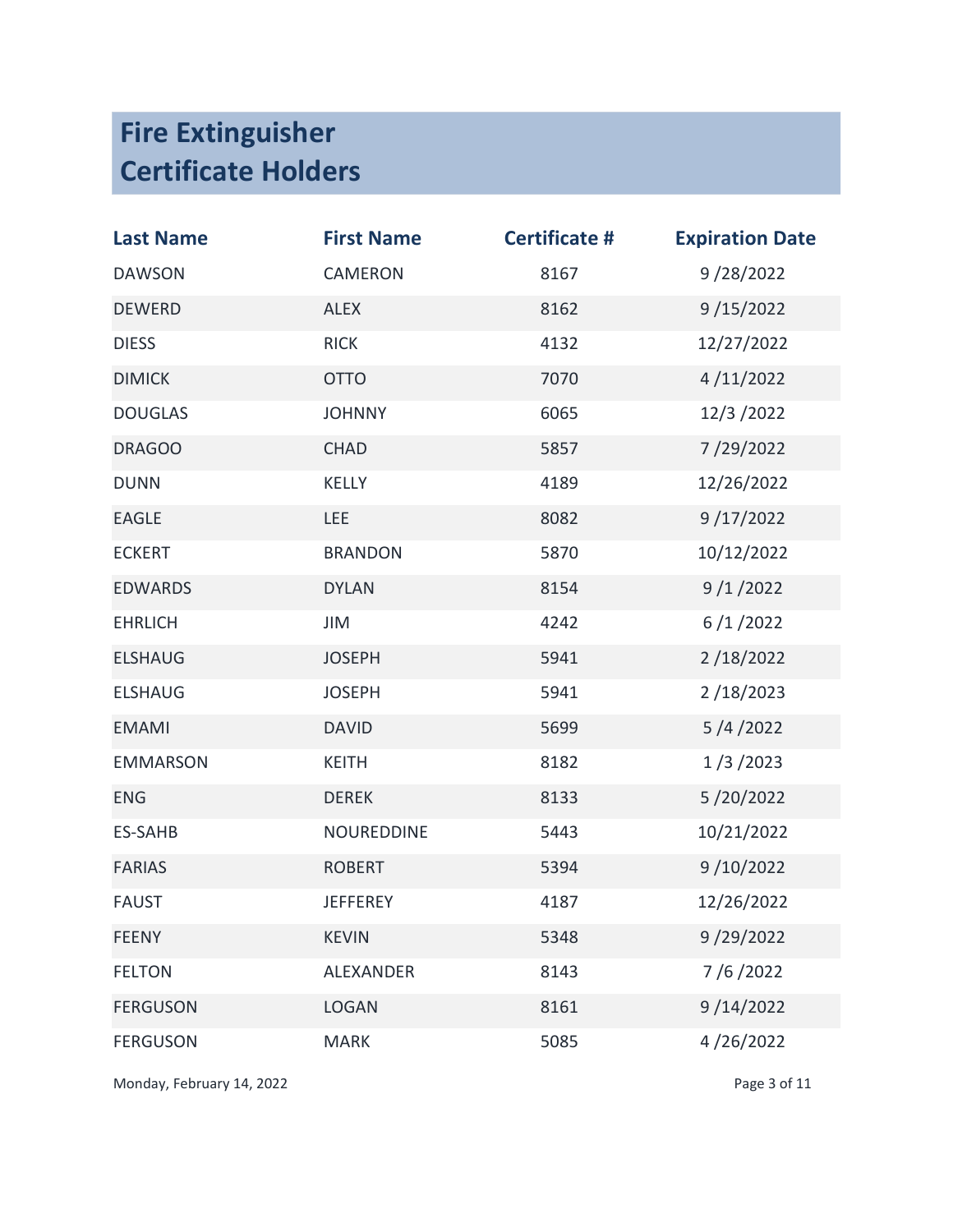| <b>Last Name</b>   | <b>First Name</b> | <b>Certificate #</b> | <b>Expiration Date</b> |
|--------------------|-------------------|----------------------|------------------------|
| <b>FERGUSON</b>    | <b>JACOB</b>      | 8111                 | 3/15/2022              |
| <b>FERGUSON</b>    | <b>MYCHAL</b>     | 5086                 | 4/26/2022              |
| <b>FINGER</b>      | <b>CHARLES</b>    | 5977                 | 7/4/2022               |
| <b>FINNERAN</b>    | <b>JAMES</b>      | 5320                 | 5/4/2022               |
| <b>FITZPATRICK</b> | <b>SEAN</b>       | 5777                 | 10/15/2022             |
| <b>FLETCHER</b>    | <b>MICHAEL</b>    | 7082                 | 8/17/2022              |
| <b>FOWLER</b>      | <b>TOBY</b>       | 6071                 | 12/19/2022             |
| <b>FOX</b>         | <b>STEVE</b>      | 8165                 | 9/23/2022              |
| <b>FROST</b>       | <b>JOHN</b>       | 5344                 | 1/4/2023               |
| <b>FULLER</b>      | <b>AUSTIN</b>     | 8160                 | 10/4/2022              |
| <b>FUNK</b>        | <b>ERIK</b>       | 5604                 | 9/17/2022              |
| <b>GALLAGHER</b>   | <b>AUSTIN</b>     | 7054                 | 4/1/2022               |
| <b>GATES</b>       | <b>JONATHAN</b>   | 5958                 | 8/23/2022              |
| <b>GEORGIEFF</b>   | <b>MARK</b>       | 8055                 | 2/27/2023              |
| <b>GEORGIEFF</b>   | <b>MARK</b>       | 8055                 | 2/27/2022              |
| <b>GIBSON</b>      | <b>TROY</b>       | 5897                 | 11/29/2022             |
| <b>GONZALES</b>    | <b>DANIEL</b>     | 7036                 | 11/5/2022              |
| GONZALEZ           | <b>LUIS</b>       | 5509                 | 3/11/2022              |
| <b>HADLEY</b>      | <b>RON</b>        | 5553                 | 9/24/2022              |
| <b>HANCOCK</b>     | <b>JOHN</b>       | 5710                 | 5/26/2022              |
| <b>HANSEN</b>      | <b>DAVID</b>      | 5572                 | 8/11/2022              |
| <b>HANSEN</b>      | <b>JONATHON</b>   | 8137                 | 6/7/2022               |
| <b>HARBISON</b>    | <b>KYLE</b>       | 5678                 | 1/22/2023              |

Monday, February 14, 2022 **Page 4 of 11**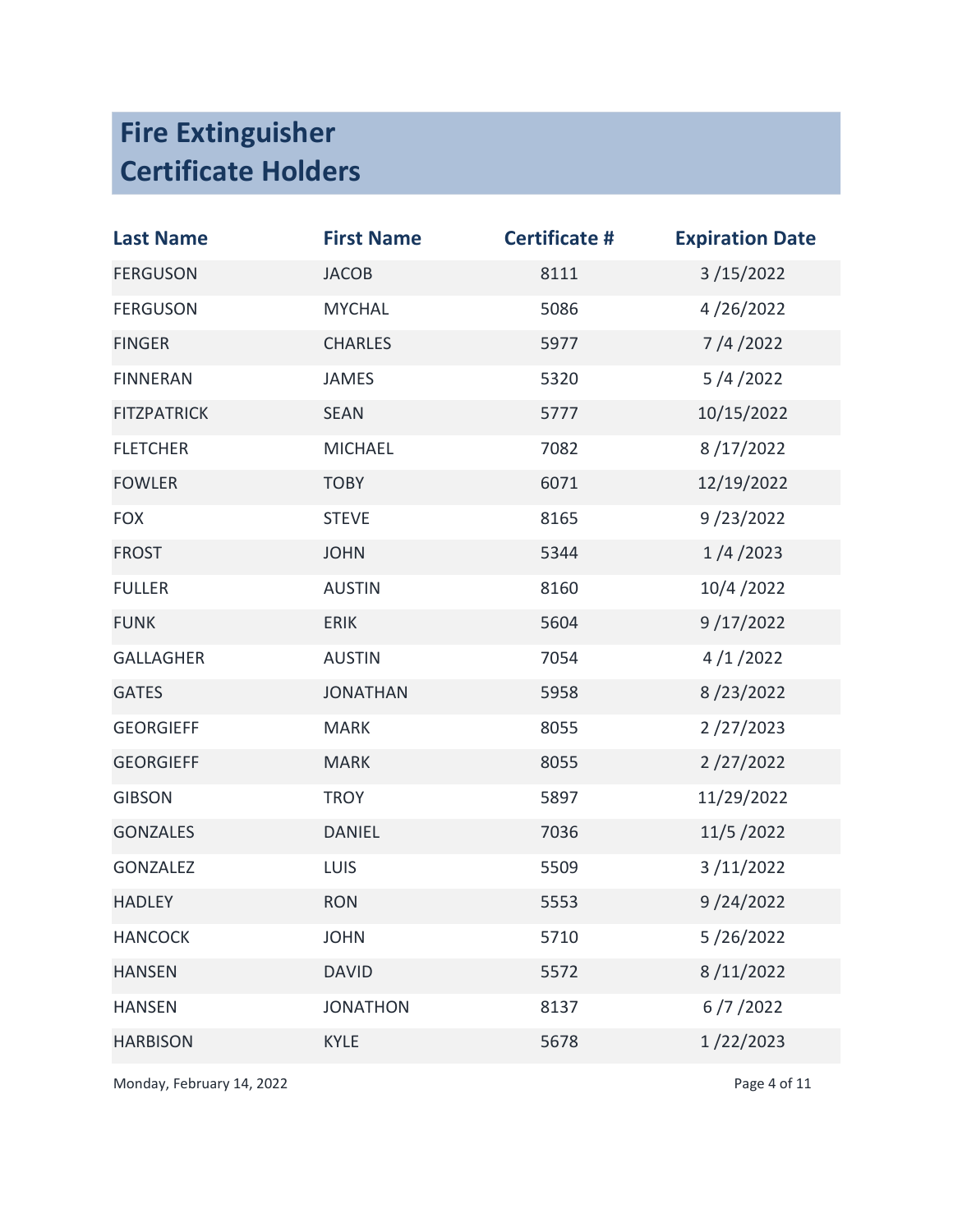| <b>Last Name</b> | <b>First Name</b> | <b>Certificate #</b> | <b>Expiration Date</b> |
|------------------|-------------------|----------------------|------------------------|
| <b>HARPER</b>    | <b>JOSHUA</b>     | 8123                 | 5/24/2022              |
| <b>HARTLEY</b>   | <b>NICK</b>       | 5598                 | 2/5/2023               |
| <b>HARVEY</b>    | <b>DYLAN</b>      | 6089                 | 7/22/2022              |
| <b>HAYS</b>      | <b>MICHAEL</b>    | 6010                 | 8/8/2022               |
| <b>HEATH</b>     | <b>GREG</b>       | 4107                 | 6/17/2022              |
| <b>HEATH</b>     | <b>RUSSELL</b>    | 5589                 | 5/17/2022              |
| <b>HERNANDEZ</b> | <b>RICHARD</b>    | 8129                 | 5/5/2022               |
| <b>HOFF</b>      | <b>LANCE</b>      | 4198                 | 12/26/2022             |
| <b>HOLLINGER</b> | <b>NICK</b>       | 5964                 | 7/4/2022               |
| <b>HOOD</b>      | <b>KEVIN</b>      | 5649                 | 6/4/2022               |
| <b>HOOPER</b>    | RICHARD           | 5403                 | 1/29/2023              |
| <b>HOOPER</b>    | <b>AUSTIN</b>     | 8011                 | 10/2/2022              |
| <b>HOPPER</b>    | <b>ERIC</b>       | 7018                 | 8/8/2022               |
| <b>HOPPER</b>    | SAMUEL            | 8151                 | 8/18/2022              |
| <b>HORSTEAD</b>  | RICHARD           | 6087                 | 2/27/2023              |
| <b>HORSTEAD</b>  | <b>RICHARD</b>    | 6087                 | 2/27/2022              |
| <b>HUBIN</b>     | <b>DOUGLAS</b>    | 4051                 | 12/17/2022             |
| <b>HUEY</b>      | <b>SHAUN</b>      | 8177                 | 11/9 / 2022            |
| <b>HUNT</b>      | <b>TYLER</b>      | 7030                 | 10/21/2022             |
| <b>HUNTER</b>    | <b>JESSE</b>      | 5824                 | 1/4/2023               |
| <b>HUNTER</b>    | <b>THEO</b>       | 5888                 | 9/25/2022              |
| <b>IIJIMA</b>    | <b>HIRO</b>       | 8098                 | 1/13/2023              |
| <b>IRVIN</b>     | <b>WESLEY</b>     | 8024                 | 7/1/2022               |

Monday, February 14, 2022 and the extent of the Page 5 of 11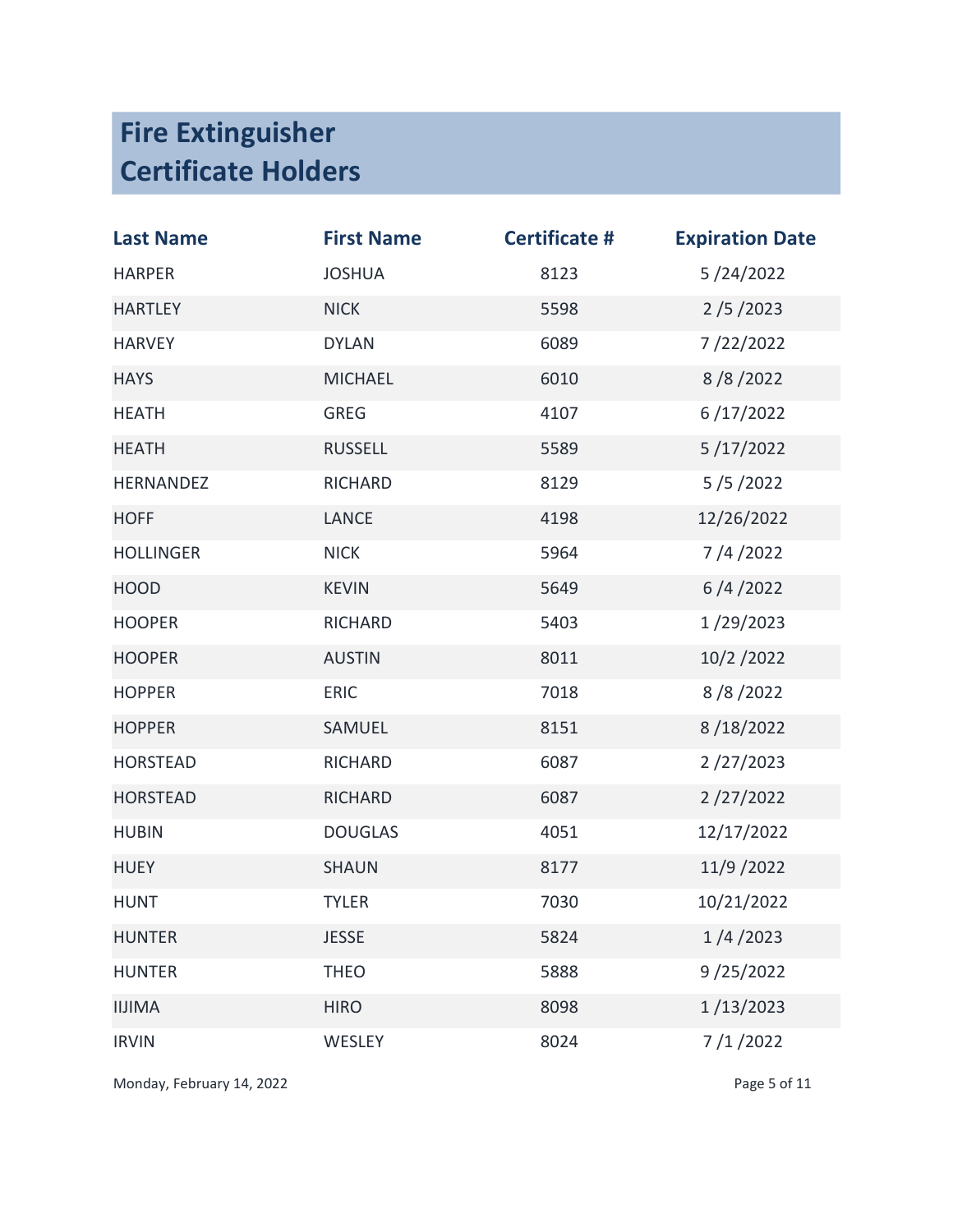| <b>Last Name</b>   | <b>First Name</b> | <b>Certificate #</b> | <b>Expiration Date</b> |
|--------------------|-------------------|----------------------|------------------------|
| <b>JACOBUCCI</b>   | <b>JOSEPH</b>     | 5000                 | 11/22/2022             |
| <b>JAMISON</b>     | <b>ADAM</b>       | 5788                 | 5/18/2022              |
| <b>JANUCHOWSKI</b> | <b>KEN</b>        | 5646                 | 5/28/2022              |
| <b>JARMER</b>      | <b>LUKE</b>       | 7020                 | 8/20/2022              |
| <b>JEFFERSON</b>   | <b>MATHEW</b>     | 8056                 | 3/2/2022               |
| <b>JENKINS</b>     | <b>BENJAMIN</b>   | 7080                 | 5/30/2022              |
| <b>JOHNSON</b>     | <b>JOHN</b>       | 8125                 | 1/26/2023              |
| <b>JONES</b>       | <b>AARON</b>      | 7048                 | 12/13/2022             |
| <b>JUENEMANN</b>   | <b>BRYCE</b>      | 8140                 | 6/24/2022              |
| <b>KERR</b>        | <b>BRENT</b>      | 4076                 | 1/2/2023               |
| <b>KING</b>        | <b>IAN</b>        | 5900                 | 12/18/2022             |
| <b>KNIGHT</b>      | <b>ERIC</b>       | 5729                 | 4/14/2022              |
| <b>KNIGHTON</b>    | <b>JOE</b>        | 5626                 | 1/31/2023              |
| <b>LABONTE</b>     | <b>LUKE</b>       | 5253                 | 4/16/2022              |
| <b>LAMBERT</b>     | <b>ROBERT</b>     | 5708                 | 5/22/2022              |
| LANGNER            | <b>MICHAEL</b>    | 8116                 | 3/22/2022              |
| <b>LEE</b>         | <b>BRIAN</b>      | 5491                 | 4/24/2022              |
| LEONARD            | <b>TERRY</b>      | 5802                 | 4/23/2022              |
| <b>LESLIE</b>      | <b>DUSTIN</b>     | 8120                 | 8/31/2022              |
| <b>LESLIE</b>      | <b>DUSTIN</b>     | 8120                 | 4/7/2022               |
| LEYVA-DIEGUEZ      | LUIS              | 6038                 | 6/25/2022              |
| LIEBERSBACH        | <b>DAN</b>        | 5554                 | 10/29/2022             |
| <b>LINDQUIST</b>   | <b>LOREN</b>      | 4306                 | 12/26/2022             |

Monday, February 14, 2022 **Page 6 of 11**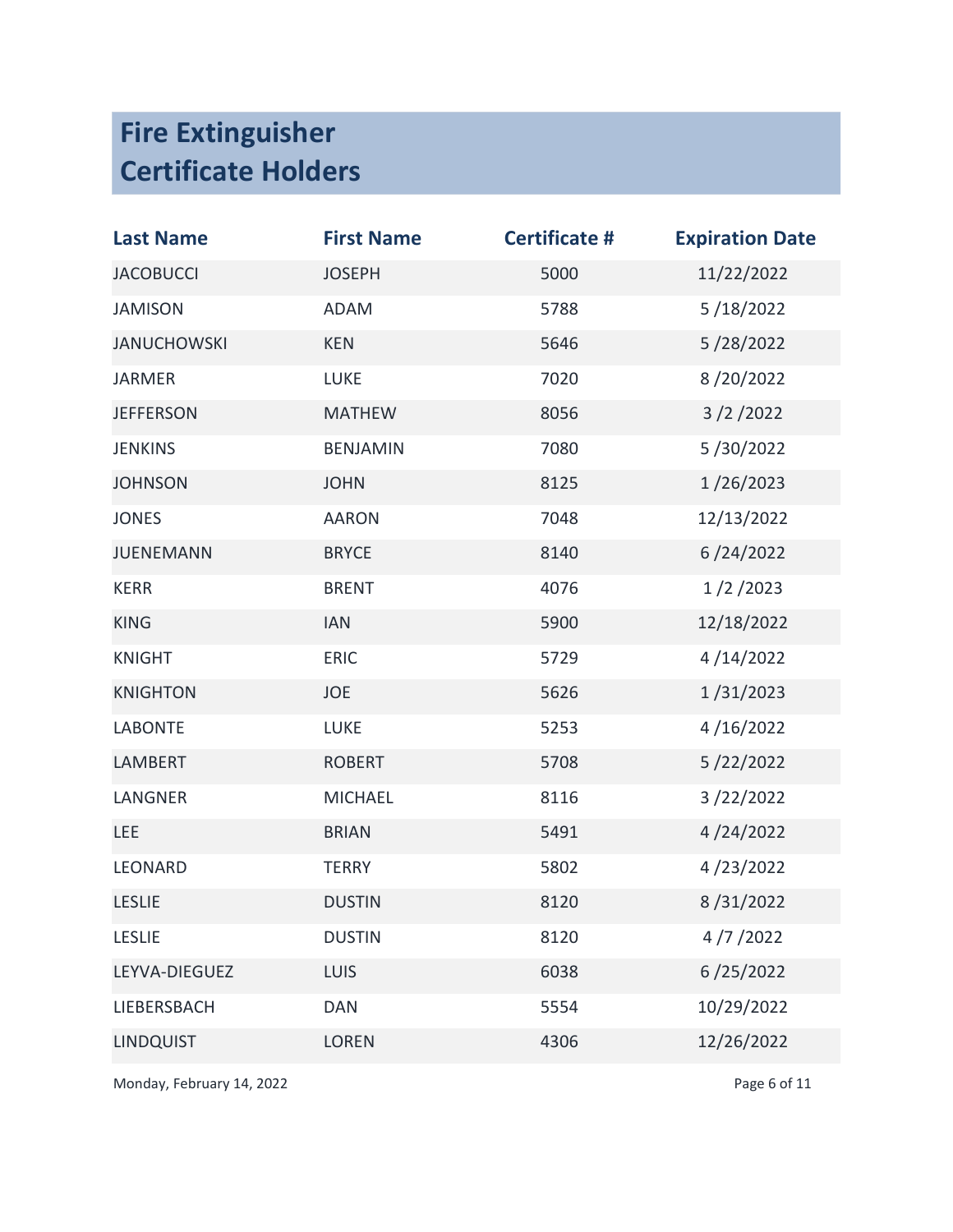| <b>Last Name</b>  | <b>First Name</b>  | <b>Certificate #</b> | <b>Expiration Date</b> |
|-------------------|--------------------|----------------------|------------------------|
| <b>LOFTIS</b>     | <b>WILLIAM</b>     | 5898                 | 6/17/2022              |
| <b>LOOMIS</b>     | <b>SCOTT</b>       | 5942                 | 2/18/2022              |
| <b>LOUCHS</b>     | <b>GLENN</b>       | 6018                 | 4/9/2022               |
| <b>LUDE</b>       | <b>FRANK</b>       | 5621                 | 5/28/2022              |
| <b>LUND</b>       | <b>FRED</b>        | 7094                 | 8/4/2022               |
| <b>LUNDY</b>      | <b>SHAUN</b>       | 8022                 | 10/28/2022             |
| <b>MACQUARRIE</b> | <b>CHRIS</b>       | 5431                 | 3/16/2022              |
| <b>MACQUARRIE</b> | <b>CHRIS</b>       | 5431                 | 3/16/2023              |
| <b>MADISON</b>    | <b>BRIAN</b>       | 6027                 | 9/27/2022              |
| <b>MANN</b>       | <b>MICHAEL</b>     | 5299                 | 12/28/2022             |
| <b>MANWELL</b>    | <b>THOMAS</b>      | 6083                 | 2/19/2022              |
| <b>MARSH</b>      | <b>JAMES</b>       | 8010                 | 10/2/2022              |
| <b>MARTIN</b>     | <b>MONTY</b>       | 5695                 | 4/6/2022               |
| <b>MATTER</b>     | <b>JEFF</b>        | 5388                 | 7/27/2022              |
| <b>MATTHEY</b>    | <b>JOSEPH</b>      | 5600                 | 6/9/2022               |
| <b>MAYES</b>      | <b>STEVEN</b>      | 5661                 | 8/8/2022               |
| <b>MCCONACHIE</b> | <b>KOLYN</b>       | 8145                 | 7/12/2022              |
| <b>MCDOUGALD</b>  | <b>CHRISTOPHER</b> | 6013                 | 2/23/2022              |
| <b>MCGRORTY</b>   | <b>DANIEL</b>      | 5536                 | 6/5/2022               |
| <b>MCKINNEY</b>   | <b>DERRICK</b>     | 8107                 | 2/16/2022              |
| <b>MCLEOD</b>     | <b>STEVEN</b>      | 8155                 | 11/1/2022              |
| <b>MERRILL</b>    | <b>NATHAN</b>      | 5693                 | 9/10/2022              |
| <b>MIGNACCA</b>   | <b>COREY</b>       | 8152                 | 11/9/2022              |

Monday, February 14, 2022 and the extent of the Page 7 of 11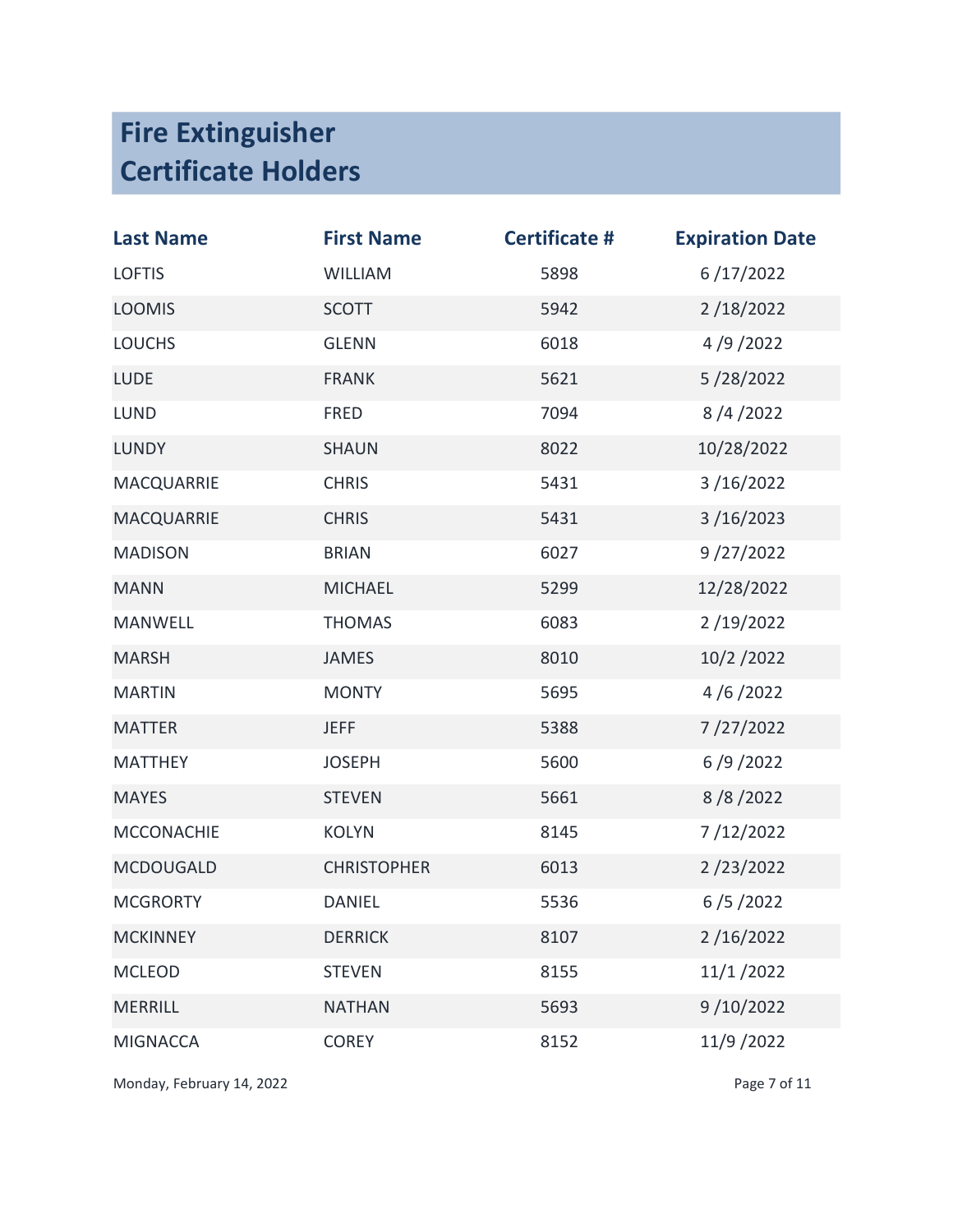| <b>Last Name</b> | <b>First Name</b>   | <b>Certificate #</b> | <b>Expiration Date</b> |
|------------------|---------------------|----------------------|------------------------|
| <b>MON</b>       | <b>MOEUN</b>        | 7066                 | 3/21/2023              |
| <b>MON</b>       | <b>MOEUN</b>        | 7066                 | 3/21/2022              |
| <b>MONTEZ</b>    | <b>STEPHEN</b>      | 5794                 | 4/8/2022               |
| <b>MOORE</b>     | <b>CHRISTOPHER</b>  | 7091                 | 8/15/2022              |
| <b>MORGAN</b>    | <b>EDDIE DONALD</b> | 5337                 | 9/29/2022              |
| <b>MOSCINSKI</b> | <b>JONATHAN</b>     | 6053                 | 10/5/2022              |
| <b>MUEHE</b>     | <b>ROBERT</b>       | 4031                 | 12/27/2022             |
| <b>NESBITT</b>   | <b>TIMOTHY</b>      | 5975                 | 2/19/2022              |
| NICHOLAS, JR.    | <b>RICK</b>         | 4196                 | 12/27/2022             |
| <b>NIVENS</b>    | <b>JOSH</b>         | 5580                 | 3/1/2022               |
| <b>NORDWELL</b>  | <b>JOSHUA</b>       | 5683                 | 6/30/2022              |
| <b>OLNEY</b>     | <b>KARLA</b>        | 8138                 | 6/9/2022               |
| <b>OLNEY</b>     | <b>NICK</b>         | 8126                 | 5/3/2022               |
| <b>OSTROM</b>    | <b>BRYAN</b>        | 7055                 | 2/21/2023              |
| <b>OSTROM</b>    | <b>BRYAN</b>        | 7055                 | 2/21/2022              |
| <b>PARRETT</b>   | <b>JOSHUA</b>       | 5978                 | 7/17/2022              |
| Patterson        | Ronald              | 5214                 | 12/28/2022             |
| <b>PAWLAK</b>    | <b>ROBERT</b>       | 8158                 | 9/7/2022               |
| <b>PEEBLES</b>   | <b>TYLER</b>        | 5735                 | 8/14/2022              |
| <b>PENA</b>      | <b>CARLOS</b>       | 5606                 | 9/12/2022              |
| <b>PENA</b>      | <b>JESSICA</b>      | 8119                 | 4/6/2022               |
| <b>PENLAND</b>   | EARL                | 7057                 | 2/20/2022              |
| <b>PENNELL</b>   | <b>ROBERT</b>       | 7071                 | 4/18/2022              |

Monday, February 14, 2022 **Page 8 of 11**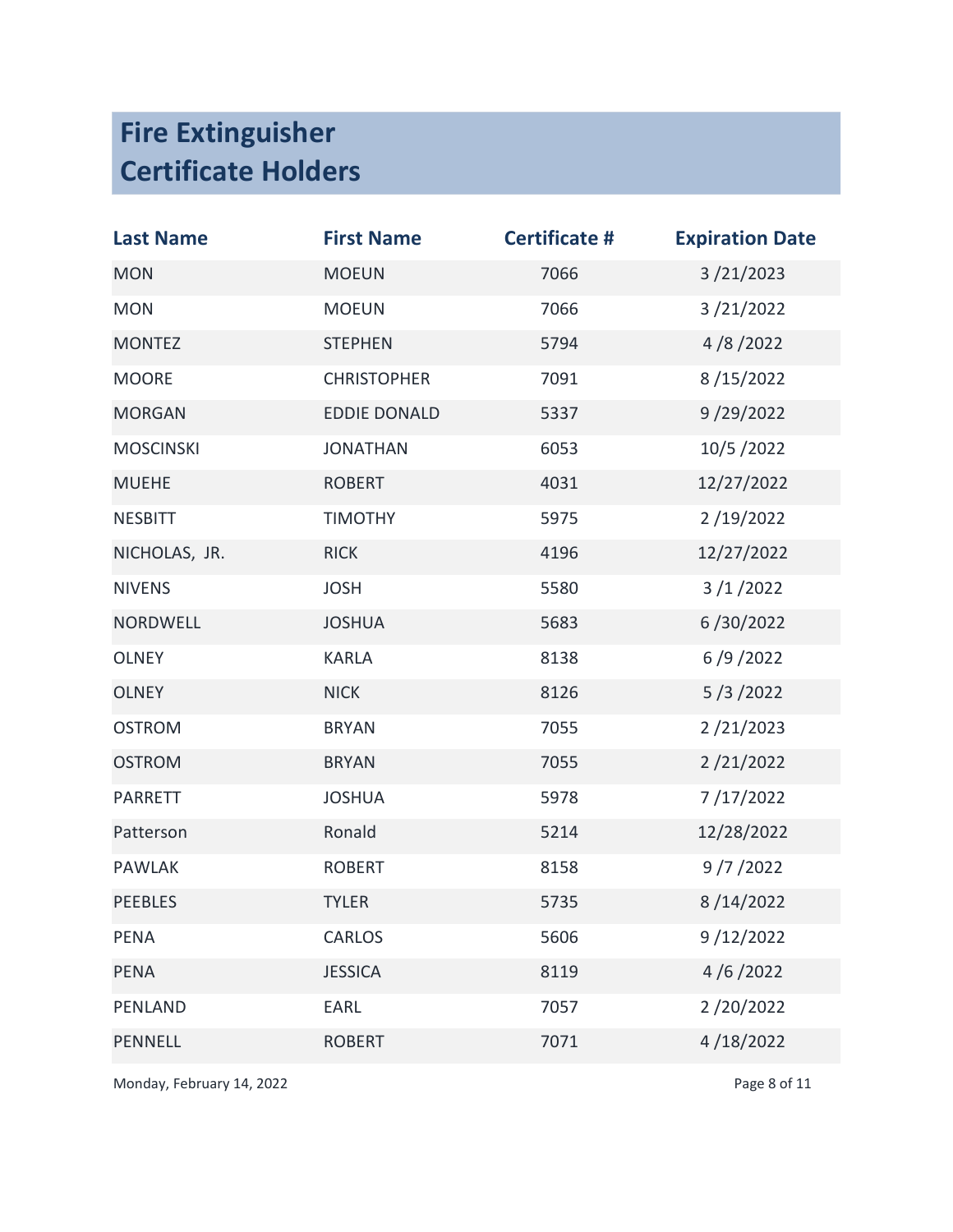| <b>Last Name</b> | <b>First Name</b> | <b>Certificate #</b> | <b>Expiration Date</b> |
|------------------|-------------------|----------------------|------------------------|
| <b>PETERSON</b>  | <b>WADE</b>       | 7015                 | 10/31/2022             |
| <b>PIGG</b>      | <b>MICHAEL</b>    | 8048                 | 1/30/2023              |
| PILARSKI         | <b>CHRISTIAN</b>  | 7021                 | 8/23/2022              |
| <b>PINNELLA</b>  | <b>MARK</b>       | 5571                 | 3/17/2022              |
| <b>PRICE</b>     | <b>JOSEPH</b>     | 5092                 | 5/8/2022               |
| <b>PRICE</b>     | <b>ABIGAIL</b>    | 8164                 | 9/20/2022              |
| <b>PRICE</b>     | <b>NOAH</b>       | 8163                 | 9/20/2022              |
| QUIJADA          | <b>JARED</b>      | 8185                 | 1/18/2023              |
| <b>RADER</b>     | <b>ALAN</b>       | 6011                 | 2/16/2022              |
| <b>RICE</b>      | <b>THARON</b>     | 5711                 | 5/27/2022              |
| <b>RIVAS</b>     | <b>HILARIO</b>    | 8173                 | 10/13/2022             |
| <b>RIVERS</b>    | <b>GILBERT</b>    | 8136                 | 6/3/2022               |
| <b>ROBINSON</b>  | <b>BRANDON</b>    | 6040                 | 7/9/2022               |
| <b>RODRIGUEZ</b> | <b>JUAN</b>       | 5841                 | 12/6/2022              |
| <b>ROTHMEYER</b> | <b>TAYLOR</b>     | 6035                 | 6/13/2022              |
| <b>ROY</b>       | <b>EDWARD</b>     | 5095                 | 5/8/2022               |
| <b>RUNKLE</b>    | <b>TYLER</b>      | 8188                 | 2/3/2023               |
| <b>RUSSELL</b>   | <b>BRAD</b>       | 5372                 | 7/1/2022               |
| <b>RYMAN</b>     | <b>SHANNON</b>    | 7032                 | 10/31/2022             |
| <b>SALING</b>    | WESLEY            | 5820                 | 10/29/2022             |
| SALZER           | <b>GARRETT</b>    | 7050                 | 12/25/2022             |
| <b>SANTOS</b>    | <b>DAVID</b>      | 5291                 | 2/16/2023              |
| <b>SANTOS</b>    | <b>DAVID</b>      | 5291                 | 2/16/2022              |

Monday, February 14, 2022 **Page 9 of 11**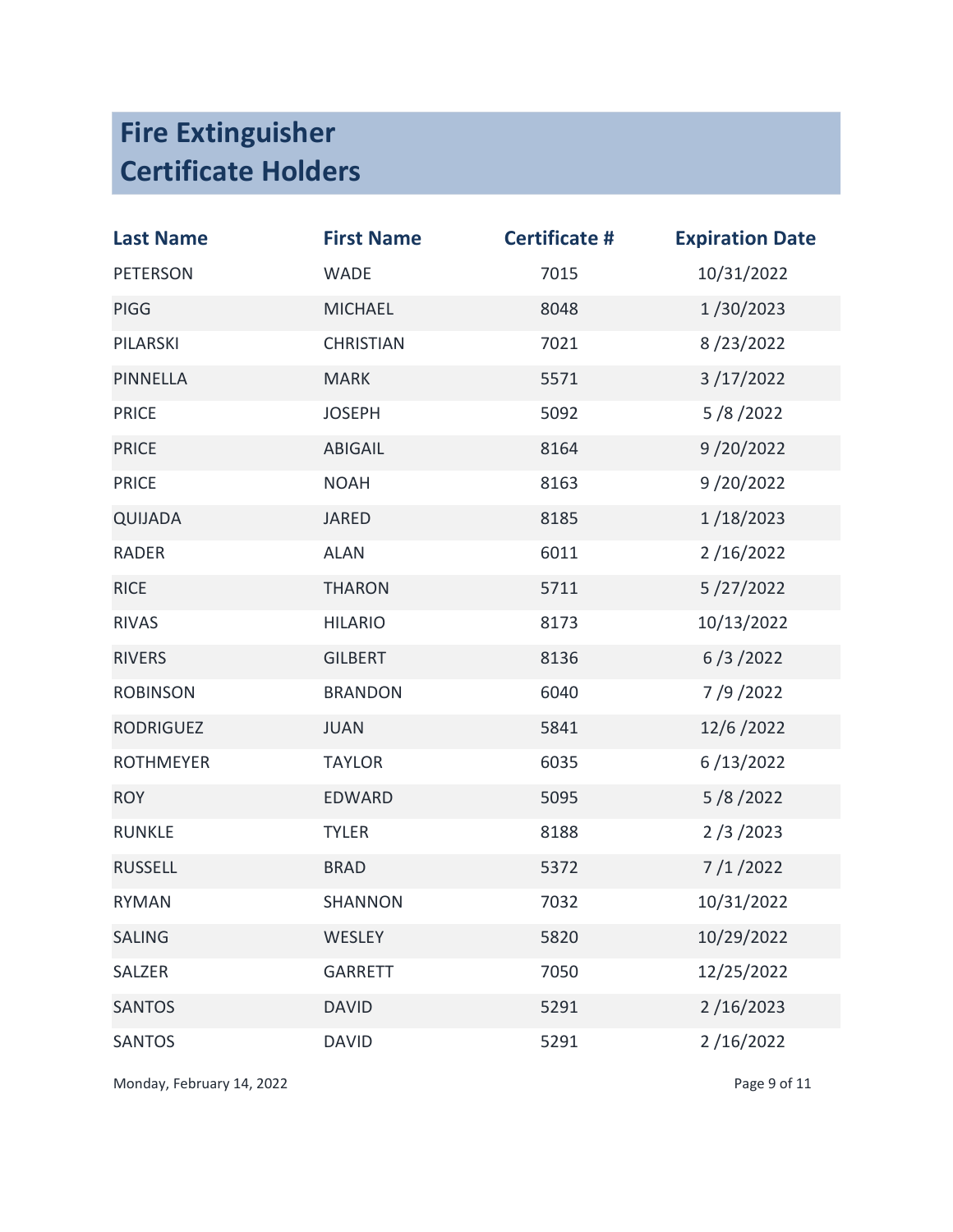| <b>Last Name</b>    | <b>First Name</b> | <b>Certificate #</b> | <b>Expiration Date</b> |
|---------------------|-------------------|----------------------|------------------------|
| <b>SCHEIBER</b>     | <b>MATTHEW</b>    | 7042                 | 11/29/2022             |
| <b>SCHERNECK</b>    | <b>NATHAN</b>     | 5772                 | 3/3/2022               |
| <b>SCHREGARDUS</b>  | TIM               | 8132                 | 6/8/2022               |
| <b>SCOTT</b>        | <b>RYAN</b>       | 5506                 | 8/4/2022               |
| <b>SEMRO</b>        | <b>JULIETTE</b>   | 8058                 | 7/1/2022               |
| <b>SHEPERSKY</b>    | <b>JEREMIAH</b>   | 6079                 | 2/11/2023              |
| <b>SHORT</b>        | <b>MATTHEW</b>    | 8183                 | 1/6/2023               |
| <b>SMITH</b>        | <b>BRANDON</b>    | 5704                 | 5/15/2022              |
| <b>SMITH</b>        | <b>PATTRIC</b>    | 5796                 | 12/27/2022             |
| <b>SNYDER</b>       | <b>JOSHUAH</b>    | 8102                 | 2/1/2023               |
| <b>SPOLEK</b>       | JIM               | 8050                 | 1/29/2023              |
| <b>STARRETT</b>     | MACKENZIE         | 8176                 | 11/8/2022              |
| <b>STUTZMAN</b>     | <b>DANIEL</b>     | 5278                 | 6/23/2022              |
| <b>SUNDINE</b>      | <b>ALEXANDER</b>  | 6074                 | 6/20/2022              |
| <b>TAPIA</b>        | <b>JOSE</b>       | 6047                 | 8/29/2022              |
| <b>TASHNICK</b>     | <b>ANTHONY</b>    | 8175                 | 10/27/2022             |
| <b>TAVISON</b>      | <b>HENRY</b>      | 5756                 | 7/15/2022              |
| <b>TESFAMICHAEL</b> | <b>TESFALEM</b>   | 5872                 | 12/26/2022             |
| <b>THIEMEYER</b>    | <b>RAY</b>        | 8124                 | 4/26/2022              |
| <b>THORNQUEST</b>   | <b>JENNY</b>      | 8170                 | 10/11/2022             |
| <b>TIMMONS</b>      | <b>ROY</b>        | 7045                 | 12/11/2022             |
| <b>TOVAR</b>        | <b>JOSEPH</b>     | 8036                 | 12/9/2022              |
| <b>TREACY</b>       | <b>NATHAN</b>     | 8095                 | 12/21/2022             |

Monday, February 14, 2022 and the extent of the Page 10 of 11